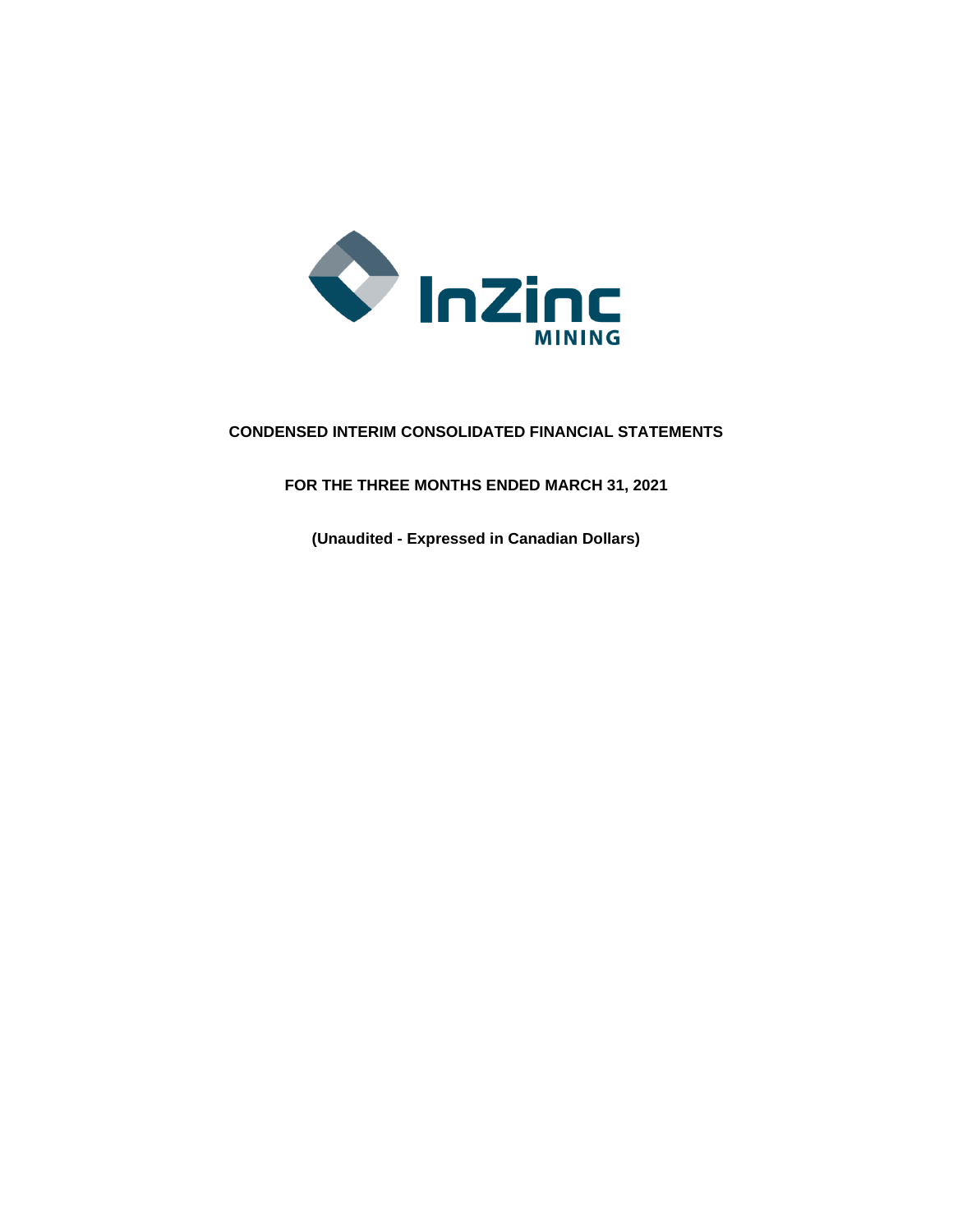### **NOTICE OF NO AUDITOR REVIEW OF CONDENSED INTERIM CONSOLIDATED FINANCIAL STATEMENTS**

Under National Instrument 51-102, Part 4, subsection 4.3(3)(a), if an auditor has not performed a review of the condensed interim consolidated financial statements, they must be accompanied by a notice indicating that an auditor has not reviewed the financial statements.

The Company's independent auditor has not performed a review of these condensed interim consolidated financial statements in accordance with standards established by the Chartered Professional Accountants of Canada for a review of interim financial statements by an entity's auditor.

The accompanying unaudited condensed interim consolidated financial statements for InZinc Mining Ltd. for the three months ended March 31, 2021 have been prepared by and are the responsibility of the Company's management.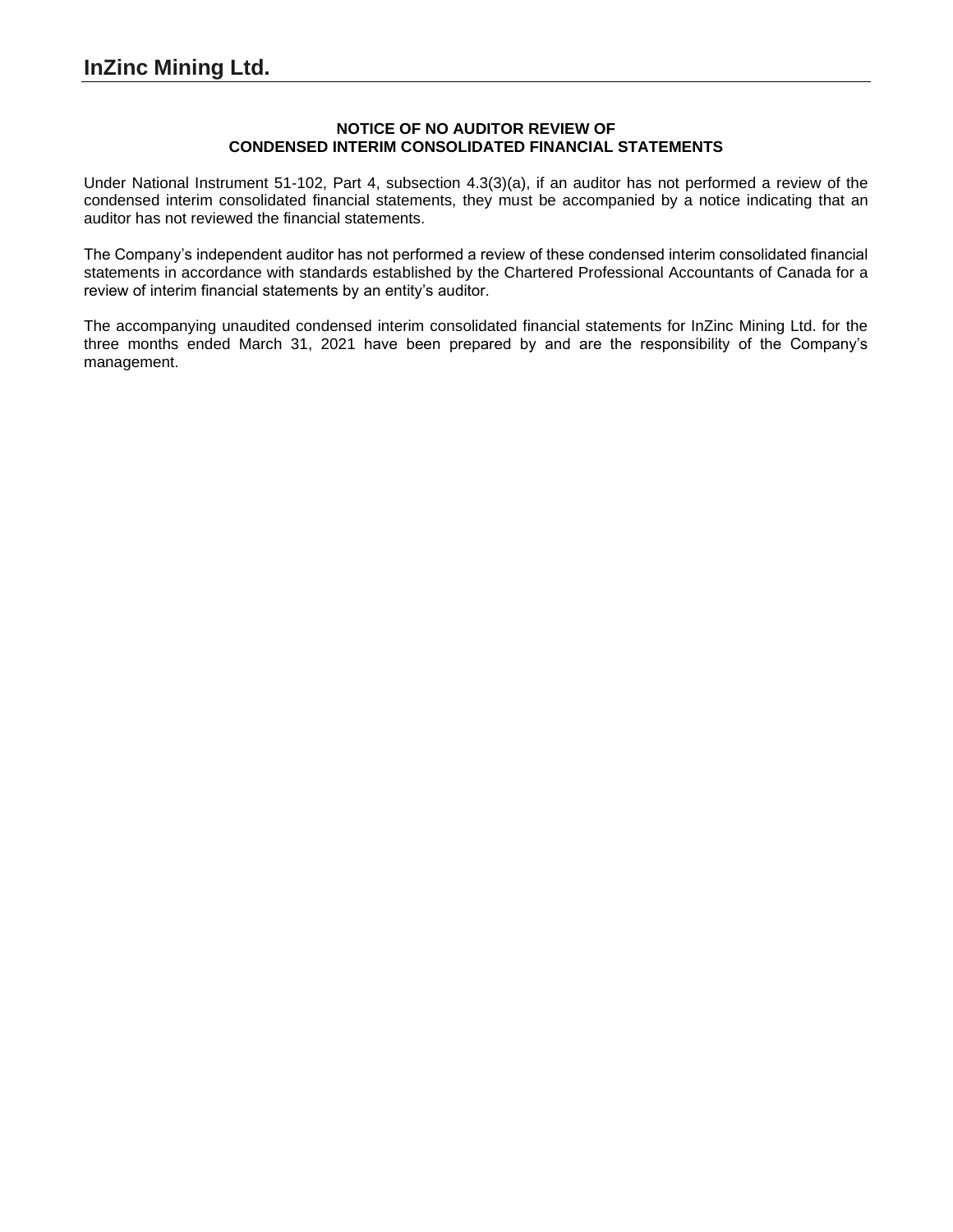## **CONDENSED INTERIM CONSOLIDATED STATEMENTS OF FINANCIAL POSITION**

(Unaudited - Expressed in Canadian Dollars)

As at

|                                                                                                                                |    | <b>March</b><br>31, 2021                                        | December<br>31, 2020                                            |
|--------------------------------------------------------------------------------------------------------------------------------|----|-----------------------------------------------------------------|-----------------------------------------------------------------|
| <b>ASSETS</b>                                                                                                                  |    |                                                                 |                                                                 |
| Current<br>Cash (Note 4)<br>Receivables (Note 5)<br>Prepaids<br>Marketable securities (Note 6)                                 | \$ | 386,536<br>2,531<br>18,010<br>249                               | \$<br>270,214<br>1,355<br>21,691<br>291                         |
| Reclamation deposits (Note 7)<br>Exploration and evaluation assets (Note 7)                                                    |    | 407,326<br>159,431<br>665,890                                   | 293,551<br>160,853<br>612,890                                   |
|                                                                                                                                | \$ | 1,232,647                                                       | \$<br>1,067,294                                                 |
| <b>LIABILITIES</b>                                                                                                             |    |                                                                 |                                                                 |
| Current<br>Accounts payable and accrued liabilities (Notes 8 and 10)                                                           | \$ | 28,085                                                          | \$<br>50,277                                                    |
| <b>SHAREHOLDERS' EQUITY</b>                                                                                                    |    |                                                                 |                                                                 |
| Share capital (Note 9)<br>Reserves - share-based (Note 9)<br>Reserves - accumulated other comprehensive loss<br><b>Deficit</b> |    | 17,929,400<br>447,217<br>(2,040)<br>(17, 170, 015)<br>1,204,562 | 17,713,150<br>477,262<br>(1,998)<br>(17, 171, 397)<br>1,017,017 |
|                                                                                                                                | S  | 1,232,647                                                       | \$<br>1,067,294                                                 |
| Nature of operations and going concern (Note 1)                                                                                |    |                                                                 |                                                                 |

Subsequent event (Note 15)

Approved on behalf of the Board:

*"Wayne Hubert" "John Murphy"*

Wayne Hubert, Director John Murphy, Director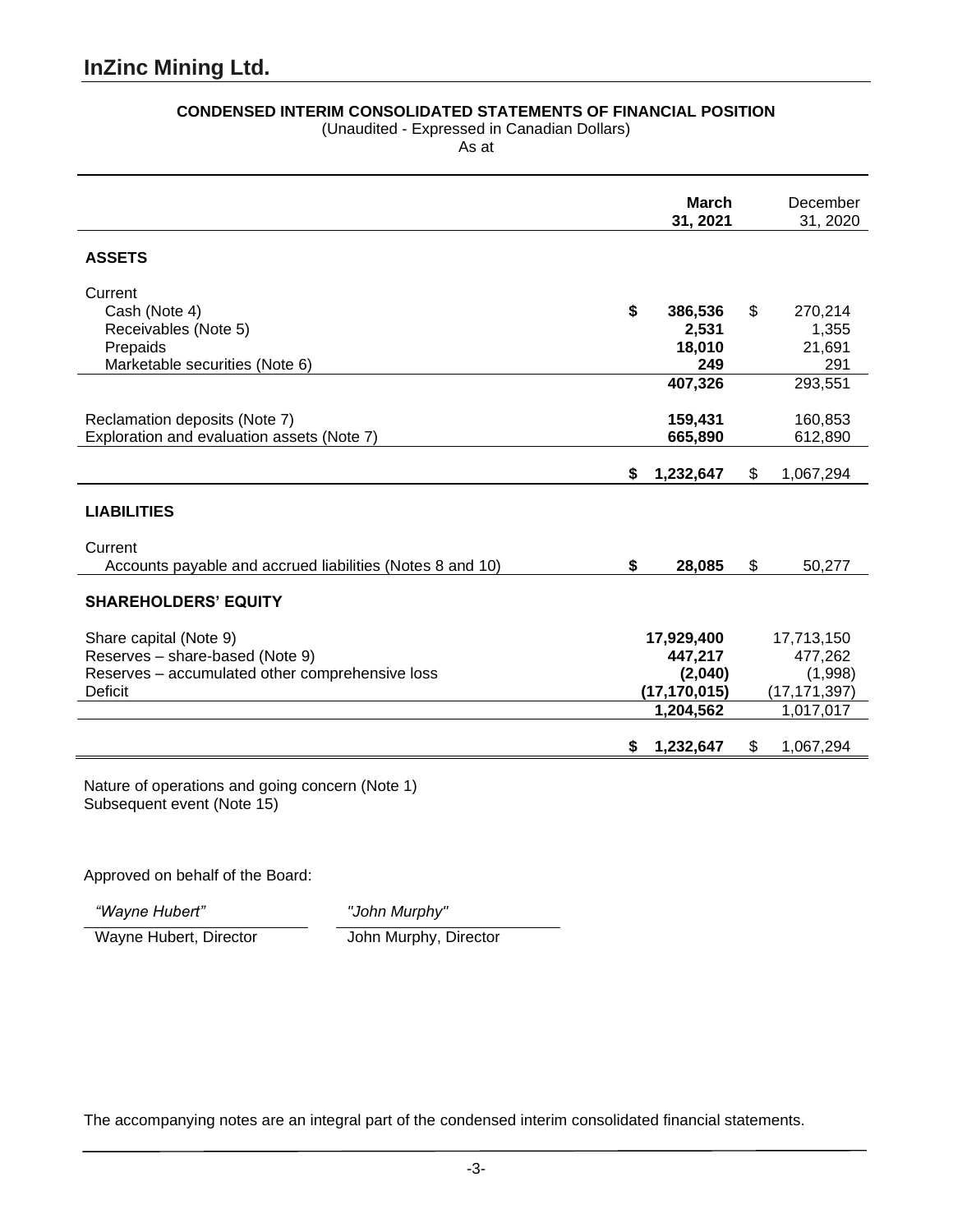# **CONDENSED INTERIM CONSOLIDATED STATEMENTS OF LOSS AND COMPREHENSIVE LOSS**

(Unaudited - Expressed in Canadian Dollars) For the three months ended

|                                                      |    | March 31,<br>2021 |    | March 31,<br>2020 |
|------------------------------------------------------|----|-------------------|----|-------------------|
| <b>EXPENSES</b>                                      |    |                   |    |                   |
| Communication and investor relations                 | \$ | 2,160             | \$ | 1,085             |
| Exploration and evaluation expenditures (Note 7)     |    | 1,905             |    | 3,058             |
| Filing and regulatory                                |    | 3,429             |    | 2,887             |
| Foreign exchange loss (gain)                         |    | 1,577             |    | (11, 333)         |
| Office and miscellaneous                             |    | 10,592            |    | 9,349             |
| Professional fees (Note 10)                          |    | 9,000             |    | 9,000             |
| Share-based compensation (Notes 9 and 10)            |    | 587               |    | 7,082             |
| Loss for the period                                  |    | (29, 250)         |    | (21, 128)         |
| Unrealized loss on marketable securities             |    | (42)              |    | (146)             |
| Loss and comprehensive loss for the period           | S  | (29, 292)         | \$ | (21, 274)         |
| Basic and diluted loss per common share              | S  | (0.00)            | S  | (0.00)            |
| Weighted average number of common shares outstanding |    | 118,289,863       |    | 114,843,661       |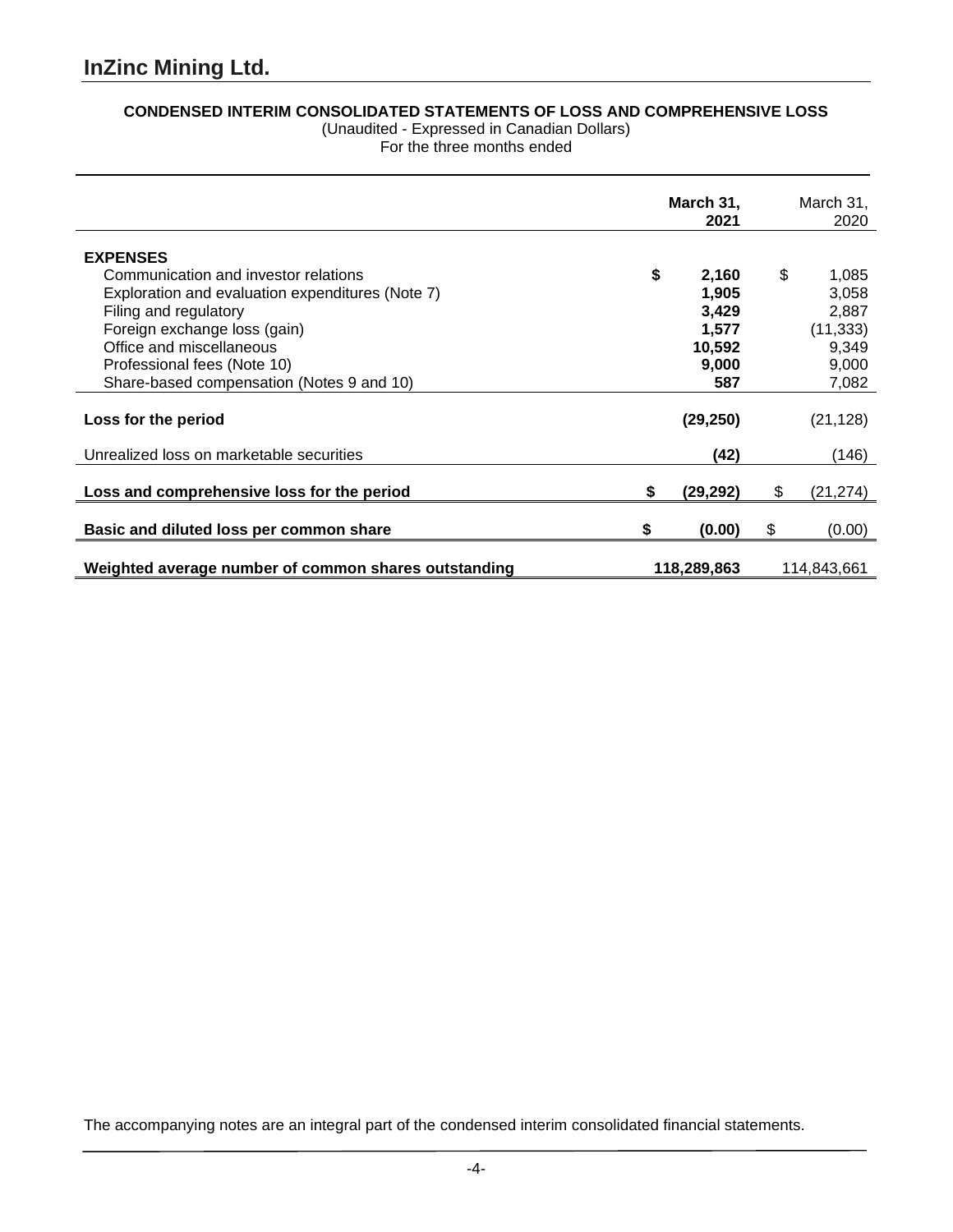# **CONDENSED INTERIM CONSOLIDATED STATEMENTS OF CHANGES IN SHAREHOLDERS' EQUITY**

(Unaudited - Expressed in Canadian Dollars)

|                                                                                                                                                                                                                                     |                      | Share capital                |     |                          |    |                                                                   |                     |                                                          |
|-------------------------------------------------------------------------------------------------------------------------------------------------------------------------------------------------------------------------------------|----------------------|------------------------------|-----|--------------------------|----|-------------------------------------------------------------------|---------------------|----------------------------------------------------------|
|                                                                                                                                                                                                                                     | <b>Issued</b>        | <b>Amount</b>                |     | Reserves-<br>share-based |    | Reserves-<br>accumulated<br>other<br>comprehensive<br><b>loss</b> | <b>Deficit</b>      | <b>Total</b>                                             |
| Balance at December 31, 2019                                                                                                                                                                                                        | 114,685,419          | \$17,705,150                 | \$. | 722,469                  | \$ | (1,998)                                                           | \$(17,226,211)      | \$<br>1,199,410                                          |
| Shares issued for exploration and evaluation assets<br>Share-based compensation<br>Unrealized loss on marketable securities<br>Loss for the period                                                                                  | 400,000              | 8,000                        |     | 7,082                    |    | (146)                                                             | (21, 128)           | 8,000<br>7,082<br>(146)<br>(21, 128)                     |
| Balance at March 31, 2020                                                                                                                                                                                                           | 115,085,419          | \$17,713,150                 |     | 729,551                  | \$ | (2, 144)                                                          | \$(17,247,339)      | \$1,193,218                                              |
| Balance at December 31, 2020                                                                                                                                                                                                        | 115,085,419          | \$17,713,150                 | \$  | 477,262                  | \$ | (1,998)                                                           | \$(17, 171, 397)    | \$1,017,017                                              |
| Shares issued for cash<br>Shares issued for exploration and evaluation assets<br>Shares issue costs<br>Share-based compensation<br>Allocation of expired options<br>Unrealized loss on marketable securities<br>Loss for the period | 6,666,665<br>400,000 | 200,000<br>18,000<br>(1,750) |     | 587<br>(30, 632)         |    | (42)                                                              | 30,632<br>(29, 250) | 200,000<br>18,000<br>(1,750)<br>587<br>(42)<br>(29, 250) |
| Balance at March 31, 2021                                                                                                                                                                                                           | 122,152,084          | \$17,929,400                 | S.  | 447,217                  | S  | (2,040)                                                           | \$(17, 170, 015)    | \$1,204,562                                              |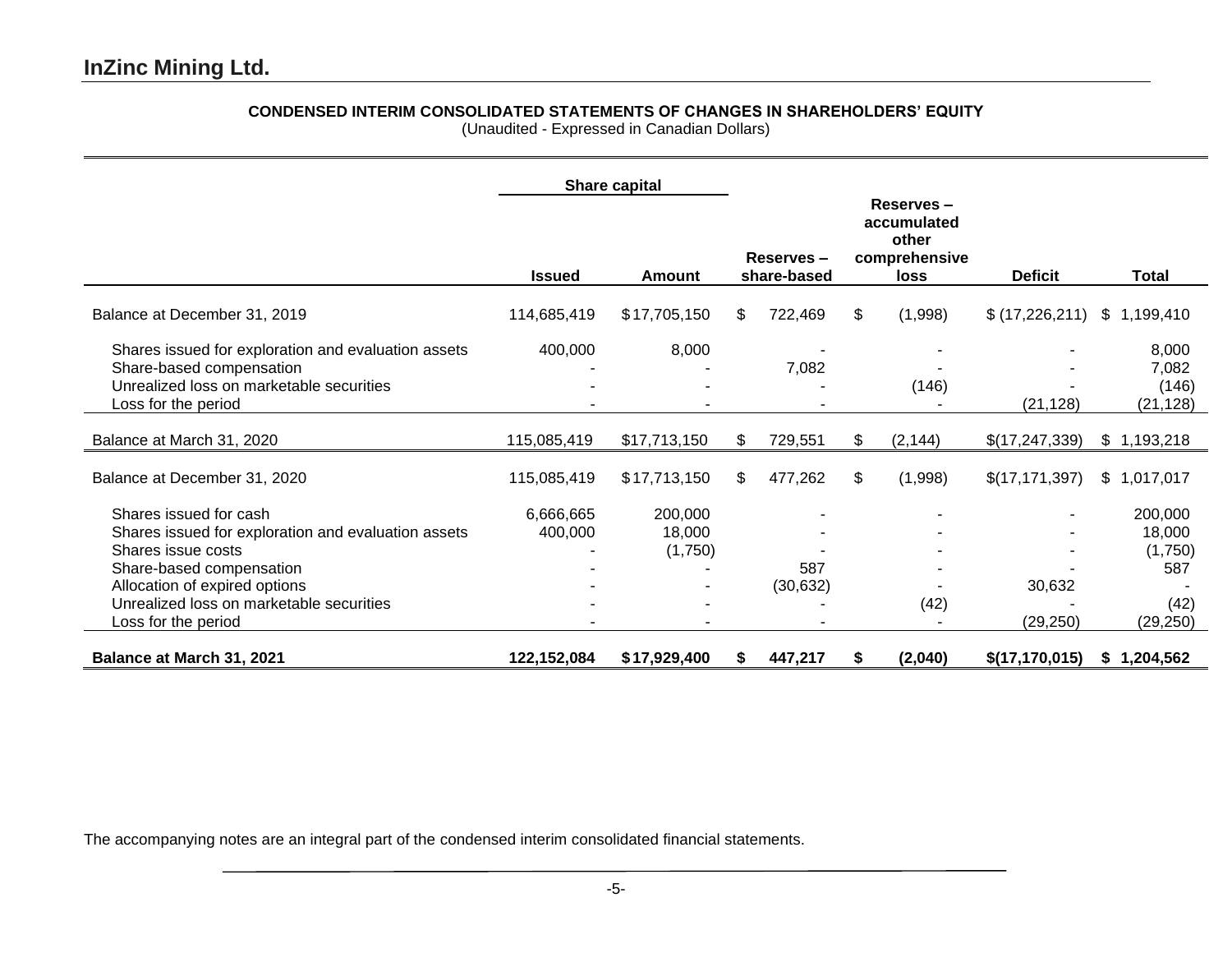## **CONDENSED INTERIM CONSOLIDATED STATEMENTS OF CASH FLOWS**

(Unaudited - Expressed in Canadian Dollars)

For the three months ended

|                                                                                                   | March<br>31, 2021    |    | March<br>31, 2020    |
|---------------------------------------------------------------------------------------------------|----------------------|----|----------------------|
| <b>OPERATING ACTIVITIES</b>                                                                       |                      |    |                      |
| Loss for the period                                                                               | \$<br>(29, 250)      | S. | (21, 128)            |
| Items not involving cash:                                                                         |                      |    |                      |
| Share-based compensation                                                                          | 587                  |    | 7,082                |
| Unrealized foreign exchange loss on reclamation deposit                                           | 1,422                |    | (10, 944)            |
| Changes in non-cash working capital items:                                                        |                      |    |                      |
| Receivables                                                                                       | (1, 176)             |    | 1,105                |
| Prepaids                                                                                          | 3,681                |    | 1,388                |
| Accounts payable and accrued liabilities                                                          | (22,192)             |    | (7,014)              |
| Cash used in operating activities                                                                 | (46,928)             |    | (29, 511)            |
| <b>INVESTING ACTIVITY</b><br>Exploration and evaluation assets<br>Cash used in investing activity | (35,000)<br>(35,000) |    | (25,000)<br>(25,000) |
|                                                                                                   |                      |    |                      |
| <b>FINANCING ACTIVITIES</b><br>Proceeds from share issue<br>Share issue costs                     | 200,000<br>(1,750)   |    |                      |
|                                                                                                   | 198,250              |    |                      |
| Cash provided by financing activities                                                             |                      |    |                      |
| Change in cash during the period                                                                  | 116,322              |    | (54, 511)            |
| Cash, beginning of the period                                                                     | 270,214              |    | 431,146              |
| Cash, end of the period                                                                           | \$<br>386,536        | \$ | 376.635              |

Supplemental disclosure with respect to cash flows (Note 11)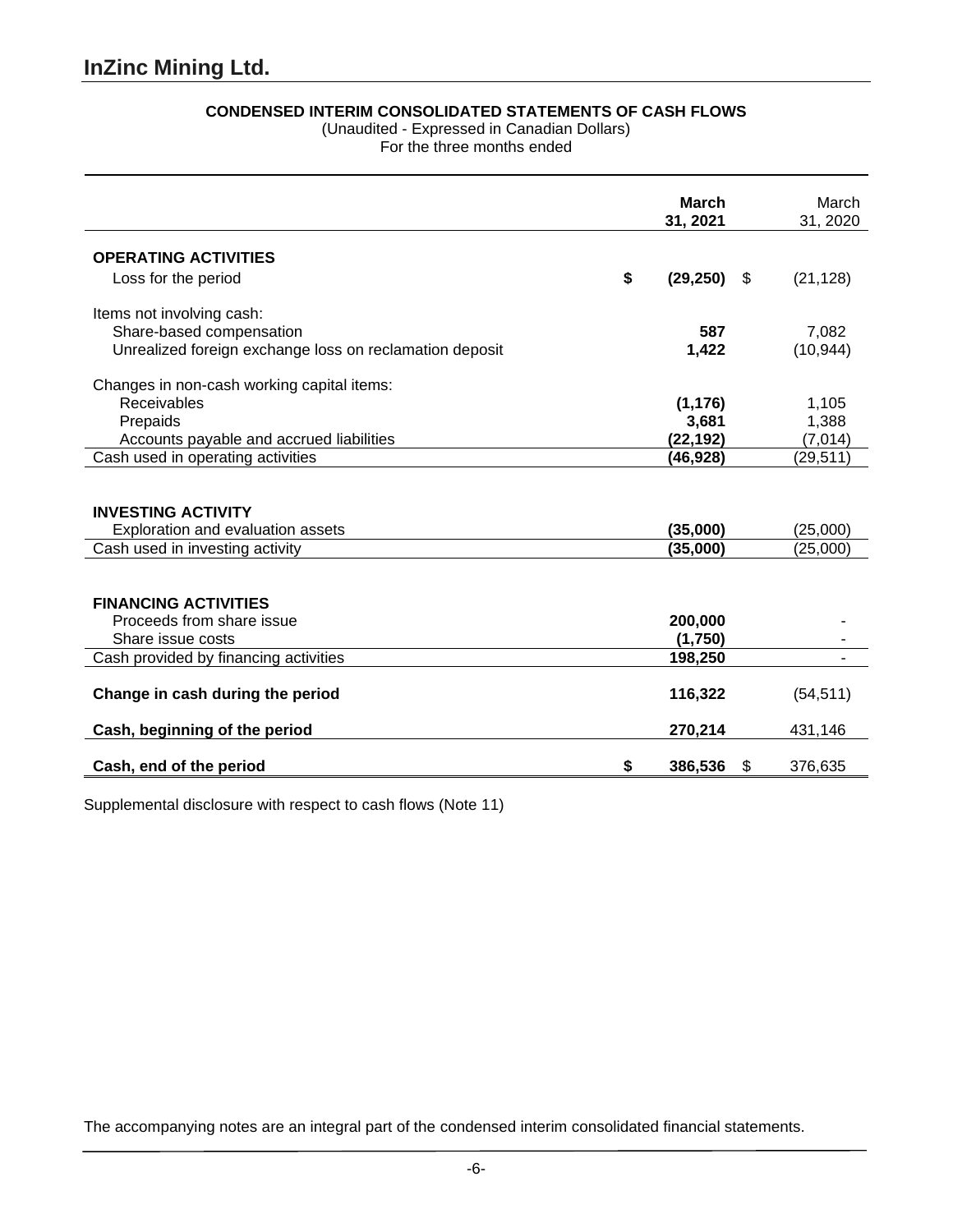## **1. NATURE OF OPERATIONS AND GOING CONCERN**

InZinc Mining Ltd. (the "Company") was incorporated on October 24, 1997 under the laws of British Columbia and was continued under the Canada Business Corporations Act in June 2002. The Company's registered and records office is at Suite 2300, Bentall 5, 550 Burrard Street, Box 30, Vancouver, BC, V6C 2B5. The Company's head office is at P.O. Box 48268, Station Bentall Centre, Vancouver, BC, V7X 1A2. The Company is listed on the TSX Venture Exchange ("TSX-V") under the trading symbol IZN.

The Company's principal business activities include the acquisition and exploration of mineral exploration and evaluation assets in the United States and Canada. The Company has not yet determined whether its exploration and evaluation assets contain ore reserves that are economically recoverable. The recoverability of the amounts shown for exploration and evaluation assets are dependent upon the existence of economically recoverable reserves, the ability of the Company to obtain necessary financing to complete the development of those reserves, and upon future profitable production. To date, the Company has not earned any revenues and is considered to be in the exploration stage.

These condensed interim consolidated financial statements have been prepared assuming the Company will continue on a going-concern basis. The Company has incurred losses since its inception and the ability of the Company to continue as a going-concern depends upon its ability to raise adequate financing and to develop profitable operations. These condensed interim consolidated financial statements do not include adjustments to amounts and classifications of assets and liabilities that might be necessary should the Company be unable to continue operations.

The continuance of the Company's operations is dependent on obtaining sufficient additional financing in order to realize the recoverability of the Company's investments in exploration and evaluation assets which is dependent upon the existence of economically recoverable reserves and market prices for the underlying minerals. Management closely monitors metal commodity prices, individual equity movements and the stock market to determine the appropriate course of action to be taken by the Company if favourable or adverse market conditions occur. The Company will be required to raise funding to continue operations in the upcoming year. These material uncertainties may cast significant doubt as to the ability of the Company to continue as a going concern.

In March 2020, the World Health Organization declared coronavirus COVID-19 a global pandemic. This contagious disease outbreak, which has continued to spread, and any related adverse public health developments have adversely affected workforces, economies, and financial markets globally, potentially leading to an economic downturn. To date there has been significant stock market volatility, significant volatility in foreign exchange markets, and restrictions on the conduct of business in many jurisdictions and the global movement of people. There remains ongoing uncertainty surrounding COVID-19 and the extent of the impacts that it may have on the Company's ability to develop and bring its properties into production, which could have an adverse impact on the Company's business, results of operations, financial position and cash flows.

## **2. BASIS OF PRESENTATION**

#### **Statement of compliance**

These condensed interim consolidated financial statements, including comparatives, have been prepared in accordance with IAS 34, Interim Financial Reporting, as issued by the International Accounting Standards Board ("IASB") and the interpretations of the IFRS Interpretations committee. They do not include all disclosures required by International Financial Reporting Standards ("IFRS") for annual financial statements, and, therefore, should be read in conjunction with the Company's audited consolidated financial statements for the year ended December 31, 2020, prepared in accordance with IFRS as issued by the IASB.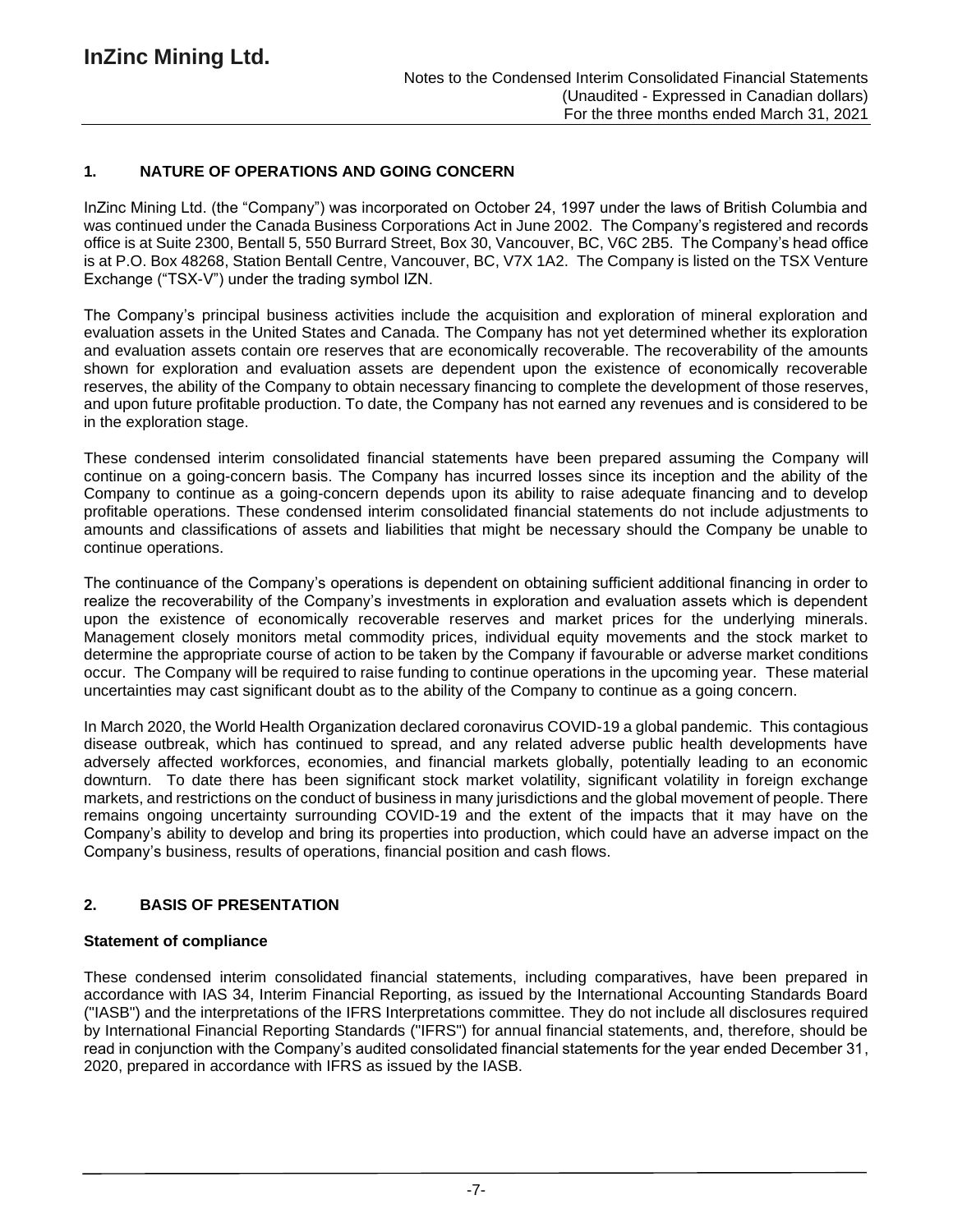## **2. BASIS OF PREPARATION** (cont'd…)

#### **Approval of the financial statements**

These condensed interim consolidated financial statements were authorized for issue by the Audit Committee and Board of Directors on May 26, 2021.

#### **Basis of presentation**

These condensed interim consolidated financial statements have been prepared on a historical cost basis except for certain non-current assets and financial instruments, which are measured at fair value. In addition, these condensed interim consolidated financial statements have been prepared using the accrual basis of accounting, except for cash flow information.

#### **Functional and presentation currency**

These condensed interim consolidated financial statements are presented in Canadian dollars, unless otherwise noted, which is the functional currency of the parent and of its subsidiary.

#### **Basis of consolidation**

These condensed interim consolidated financial statements of the Company include the accounts of the Company and its wholly-owned subsidiary, N.P.R. (US) Inc., a Nevada corporation, the principal activity of which is exploration in the United States. Control exists when the Company has the power, directly or indirectly, to govern the financial and operating policies of an entity so as to obtain benefits from its activities. All inter-company transactions and balances have been eliminated upon consolidation.

#### **Significant estimates**

The preparation of these condensed interim consolidated financial statements in conformity with IFRS requires management to make certain estimates, judgments and assumptions that affect the reported amounts of assets and liabilities at the date of the condensed interim consolidated financial statements and the reported expenses during the period.

Although management uses historical experience and its best knowledge of the amount, events or actions to form the basis for judgments and estimates, actual results may differ from these estimates.

Estimates are made when applying accounting policies. The critical estimates that have the most significant effects on the amounts recognized in the condensed interim consolidated financial statements are as follows:

#### Economic recoverability and probability of future economic benefits of exploration and evaluation assets

Management has determined that exploration, evaluation, and related costs incurred which were capitalized may have future economic benefits and may be economically recoverable. Management uses several criteria in its assessments of economic recoverability and probability of future economic benefits including, geologic and other technical information, a history of conversion of mineral deposits with similar characteristics to its own properties to proven and probable mineral reserves, the quality and capacity of existing infrastructure facilities, evaluation of permitting and environmental issues and local support for the project.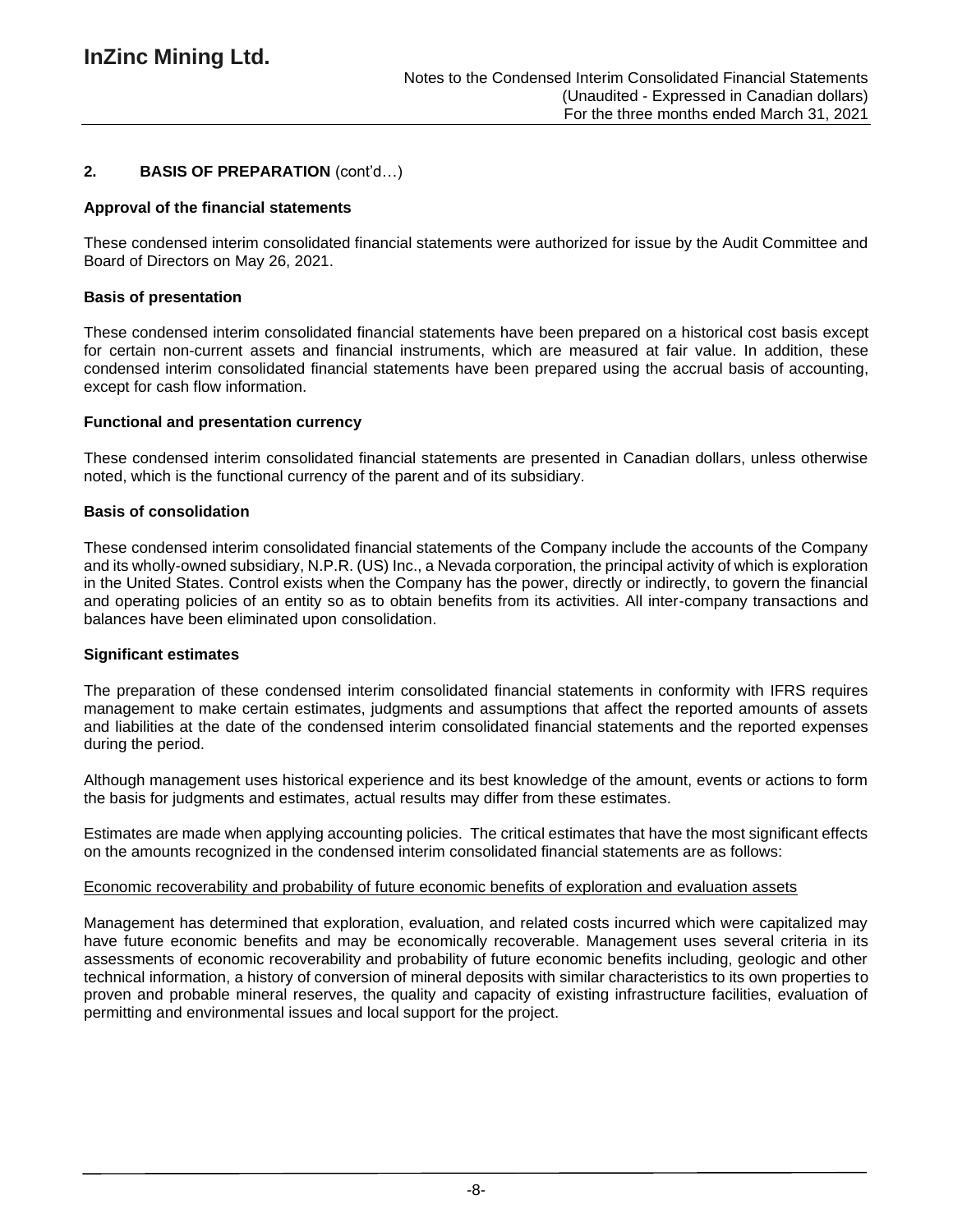## **2. BASIS OF PREPARATION** (cont'd…)

#### **Significant estimates** (cont'd…)

#### Valuation of share-based compensation

The Company uses the Black-Scholes Option Pricing Model for valuation of share-based compensation. Option pricing models require the input of subjective assumptions including expected price volatility, interest rate, and forfeiture rate. Changes in the input assumptions can materially affect the fair value estimate and the Company's earnings and equity reserves.

#### **Significant judgments**

Information about critical judgments in applying accounting policies that have the most significant effect on the amounts recognized in these condensed interim consolidated financial statements are, but are not limited to, as follows:

#### Determination of functional currency

The Company determines the functional currency through an analysis of several indicators such as expenses and cash flow, financing activities, retention of operating cash flows, and frequency of transactions with the reporting entity.

### **3. SIGNIFICANT ACCOUNTING POLICIES**

There have been no significant changes to the Company's significant accounting policies from those disclosed in the consolidated financial statements for the year ended December 31, 2020.

#### **4. CASH**

Cash is comprised as follows:

|                                                                              |   | March<br>31, 2021 | December<br>31, 2020 |
|------------------------------------------------------------------------------|---|-------------------|----------------------|
| Cash in Canadian financial institutions<br>Cash in US financial institutions | S | 386,099<br>437    | 269,063<br>1,151     |
|                                                                              |   | 386,536           | 270,214              |

#### **5. RECEIVABLES**

Receivables are comprised as follows:

|                       |   | <b>March</b><br>31, 2020 |    | December<br>31, 2020 |
|-----------------------|---|--------------------------|----|----------------------|
| <b>GST receivable</b> | S | 2,531                    | ۰D | 1,355                |
|                       | S | 2,531                    |    | 1,355                |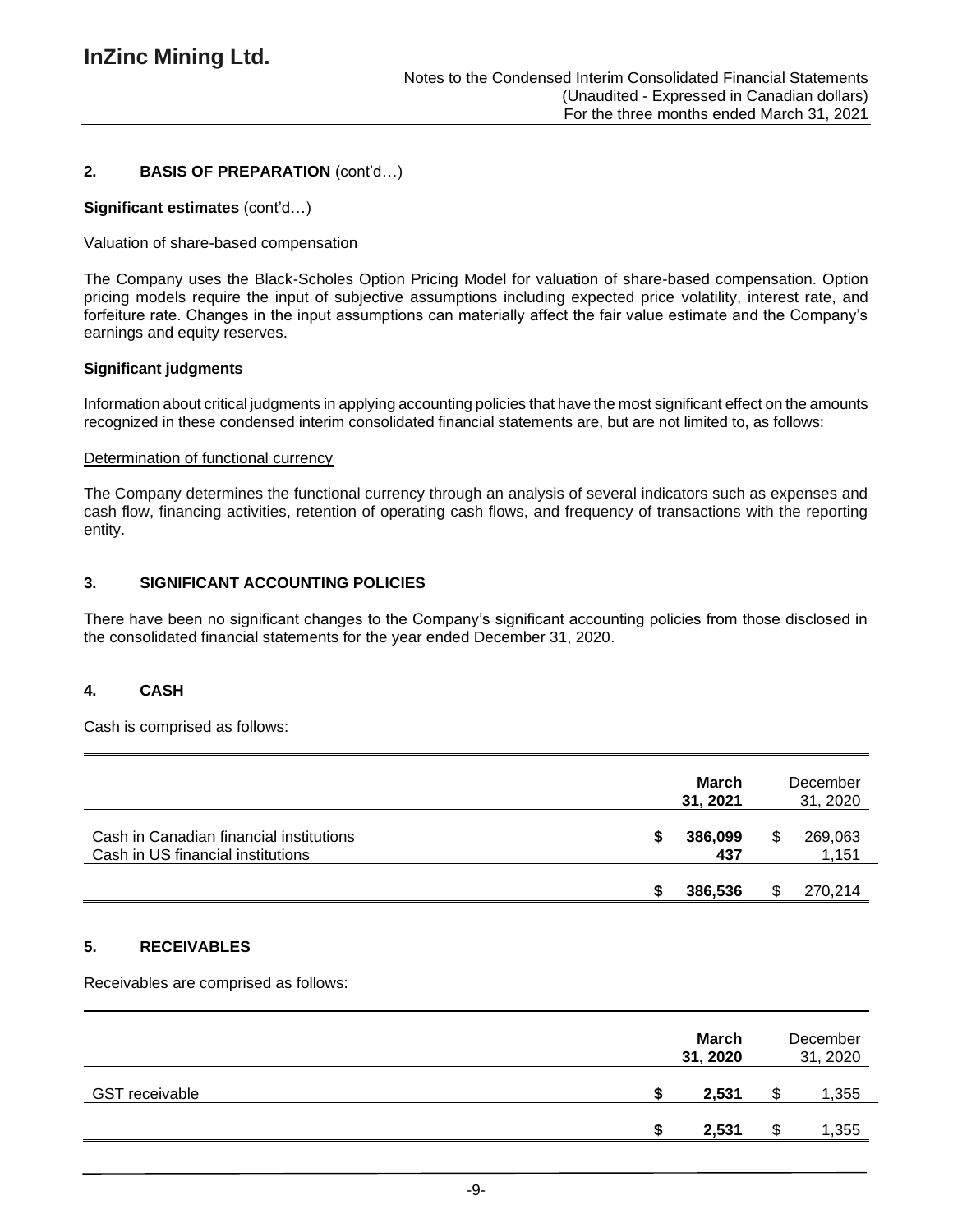## **6. MARKETABLE SECURITIES**

As at March 31, 2021 the fair market value of the securities held was \$249 (December 31, 2020 - \$291).

### **7. EXPLORATION AND EVALUATION ASSETS**

Title to exploration and evaluation assets involves inherent risks due to difficulties of determining the validity of certain mineral claims and leases as well as the potential for problems arising from the frequently ambiguous conveyancing history characteristic of many exploration and evaluation assets. The Company has investigated the titles to its exploration and evaluation assets and, to the best of its knowledge, the titles are in good standing.

|                                               | <b>West Desert</b> |   | <b>PX</b> |   | <b>Indy</b> |    | Total    |
|-----------------------------------------------|--------------------|---|-----------|---|-------------|----|----------|
| Total, December 31, 2019                      | \$<br>394,127      | S | 35,066    | S | 185,763     | \$ | 614,956  |
| Additions during the year:                    |                    |   |           |   |             |    |          |
| Cash payments                                 |                    |   |           |   | 25,000      |    | 25,000   |
| Shares issued                                 |                    |   |           |   | 8,000       |    | 8,000    |
|                                               |                    |   |           |   | 33,000      |    | 33,000   |
| Write-off of exploration and evaluation asset |                    |   | (35,066)  |   |             |    | (35,066) |
| Total, December 31, 2020                      | 394,127            |   |           |   | 218,763     |    | 612,890  |
| Additions during the period:                  |                    |   |           |   |             |    |          |
| Cash payments                                 |                    |   |           |   | 35,000      |    | 35,000   |
| Shares issued                                 |                    |   |           |   | 18,000      |    | 18,000   |
|                                               |                    |   |           |   | 53,000      |    | 53,000   |
| <b>Total, March 31, 2021</b>                  | \$<br>394,127      | S |           |   | 271,763     | S  | 665,890  |

#### **West Desert property**

The Company holds a 100% interest in various mining claims and a mineral lease referred to as the West Desert property ("West Desert"), located in Utah, USA. The property is subject to a 1.5% net smelter returns royalty ("NSR") and a future cash payment of \$1,000,000, upon the completion of a financing necessary to bring West Desert into production.

## **PX property**

The Company held a 100% interest in various mining claims referred to as the PX property ("PX"), located in Utah, USA. In fiscal 2020, management decided to discontinue exploration on PX and, accordingly, wrote off the carrying value of \$35,066.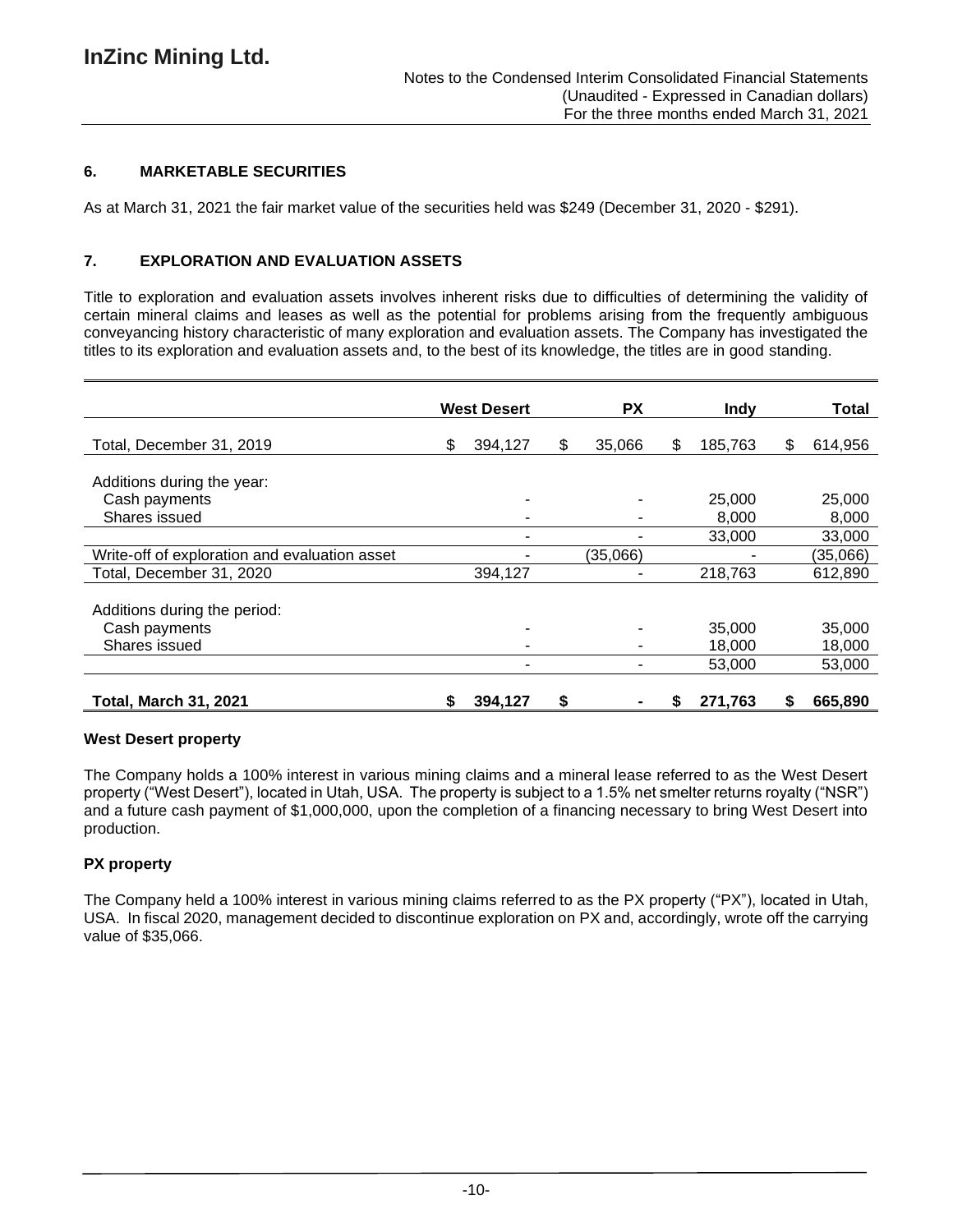## **7. EXPLORATION AND EVALUATION ASSETS** (cont'd…)

### **Indy property**

On October 17, 2016, subsequently amended April 2, 2020, the Company entered into an option agreement with Pac Shield Resources Inc. ("PSR"), a private British Columbia company, to acquire a 100% interest in and to certain mineral claims located in the central British Columbia referred to as the Indy Property ("Indy").

To acquire Indy, the Company must make cash payments totaling \$315,000, issue a total of 2,400,000 common shares, and complete work commitments of \$2,600,000, as follows:

|                              | <b>Acquisition</b><br>in cash |           | Work<br>commitments |
|------------------------------|-------------------------------|-----------|---------------------|
| January 31, 2017 (completed) | \$<br>30,000                  | 200,000   | \$                  |
| January 31, 2018 (completed) | 25,000                        | 200,000   | 75,000              |
| January 31, 2019 (completed) | 25,000                        | 300,000   | 200,000             |
| January 31, 2020 (completed) | 25,000                        | 400,000   | 325,000             |
| January 31, 2021 (completed) | 35,000                        | 400,000   | 350,000             |
| January 31, 2022             | 50,000                        | 400,000   | 400,000             |
| January 31, 2023             | 125,000                       | 500,000   | 1,250,000           |
|                              | \$<br>315,000                 | 2,400,000 | \$2,600,000         |

In addition, a \$500,000 cash payment and the issuance of 500,000 shares of the Company will be made to PSR if the Company files a technical report establishing a 500,000,000 pound zinc resource on the property. A further \$500,000 cash payment will be made to PSR should the Company file a technical report establishing a 750,000,000 pound zinc resource on the property.

The property is subject to a 1.0% NSR held by PSR (the "PSR NSR") and a 1.5% NSR held by Kerry Curtis, nonexecutive Chairman of the Board and a director of the Company and a director and the controlling shareholder of PSR. On exercise of the option and prior to completion of a feasibility study on the property, the Company has the right to purchase the PSR NSR for \$1,500,000.

#### Exploration and evaluation expenditures

Exploration and evaluation expenditures for the three months ended March 31, 2021 are as follows:

|                              |   | <b>West Desert</b> | Indv     |   | Total |
|------------------------------|---|--------------------|----------|---|-------|
| Claims maintenance           | S | 633                | \$<br>۰. | S | 633   |
| Equipment and supplies       |   | 998                |          |   | 998   |
| Room and board               |   | 274                |          |   | 274   |
| <b>Total, March 31, 2021</b> |   | 1.905              | -        |   | 1,905 |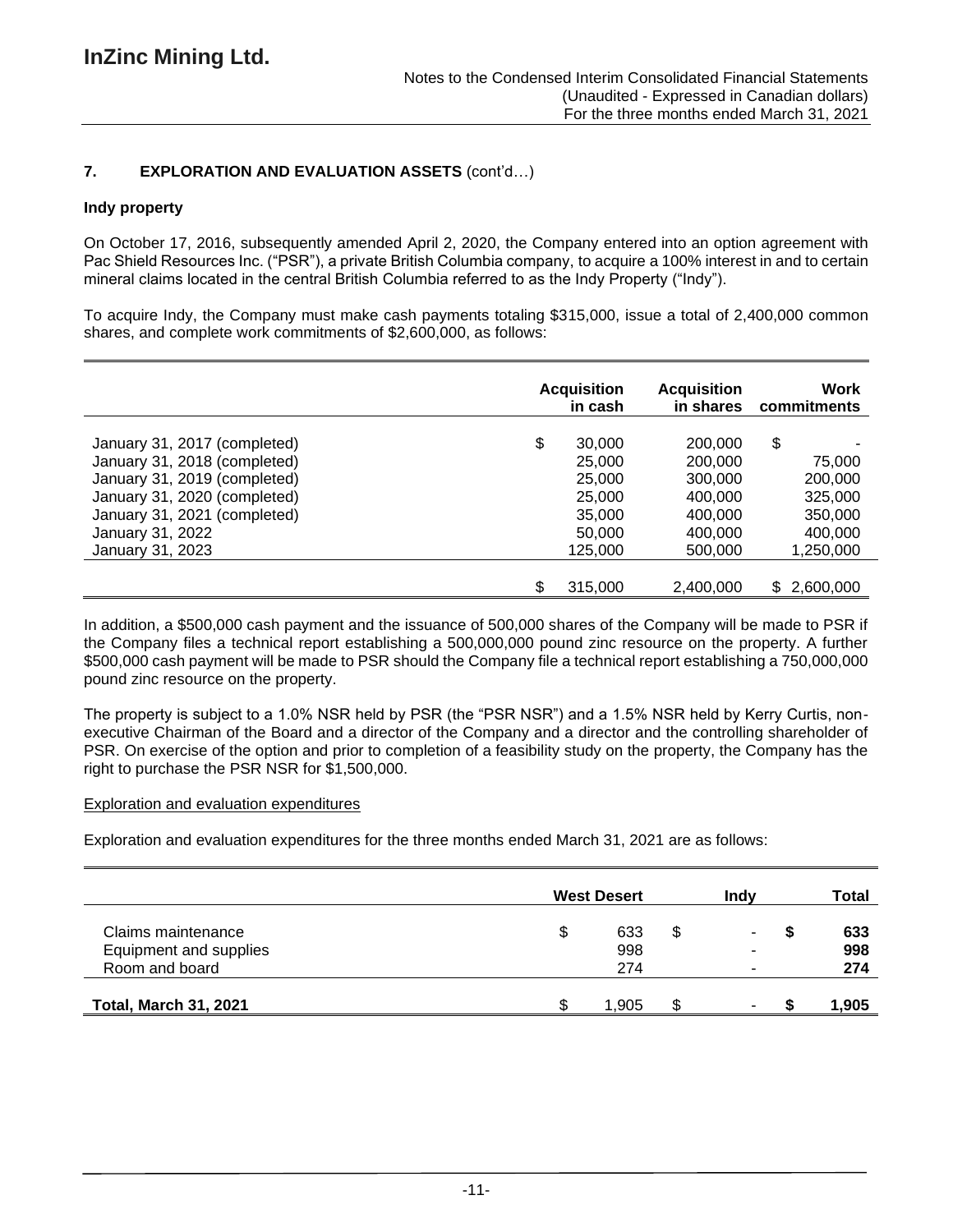## **7. EXPLORATION AND EVALUATION ASSETS** (cont'd…)

Exploration and evaluation expenditures (cont'd…)

Exploration and evaluation expenditures for the three months ended March 31, 2020 are as follows:

|                              | <b>West Desert</b> |   | PХ | Indv  | <b>Total</b> |
|------------------------------|--------------------|---|----|-------|--------------|
| Analytical                   | \$<br>222          | S |    | \$    | \$<br>222    |
| Claims maintenance           | 201                |   | ۰  | ۰.    | 201          |
| Equipment and supplies       | 1,093              |   |    | -     | 1,093        |
| Personnel                    |                    |   | ۰  | 750   | 750          |
| Room and board               | 292                |   | ۰  | 500   | 792          |
| <b>Total, March 31, 2020</b> | 1,808              |   | ۰  | 1.250 | 3,058        |

#### **Reclamation deposits**

As at March 31, 2021, the Company has reclamation deposits of \$119,431 (December 31, 2020 - \$120,853) to cover potential disturbances on West Desert and has reclamation deposits of \$40,000 (December 31, 2020 - \$40,000) to cover potential disturbances on Indy.

### **8. ACCOUNTS PAYABLE AND ACCRUED LIABILITIES**

Accounts payable and accrued liabilities are comprised of the following:

|                                                                        |   | March<br>31, 2021        |    | December<br>31, 2020      |
|------------------------------------------------------------------------|---|--------------------------|----|---------------------------|
| Trade payables<br><b>Accrued liabilities</b><br>Due to related parties | S | 5,035<br>22,000<br>1,050 | \$ | 27,227<br>22,000<br>1,050 |
|                                                                        |   | 28,085                   | S  | 50,277                    |

## **9. SHARE CAPITAL AND RESERVES**

#### **Authorized share capital**

The Company has authorized share capital of unlimited common shares without par value.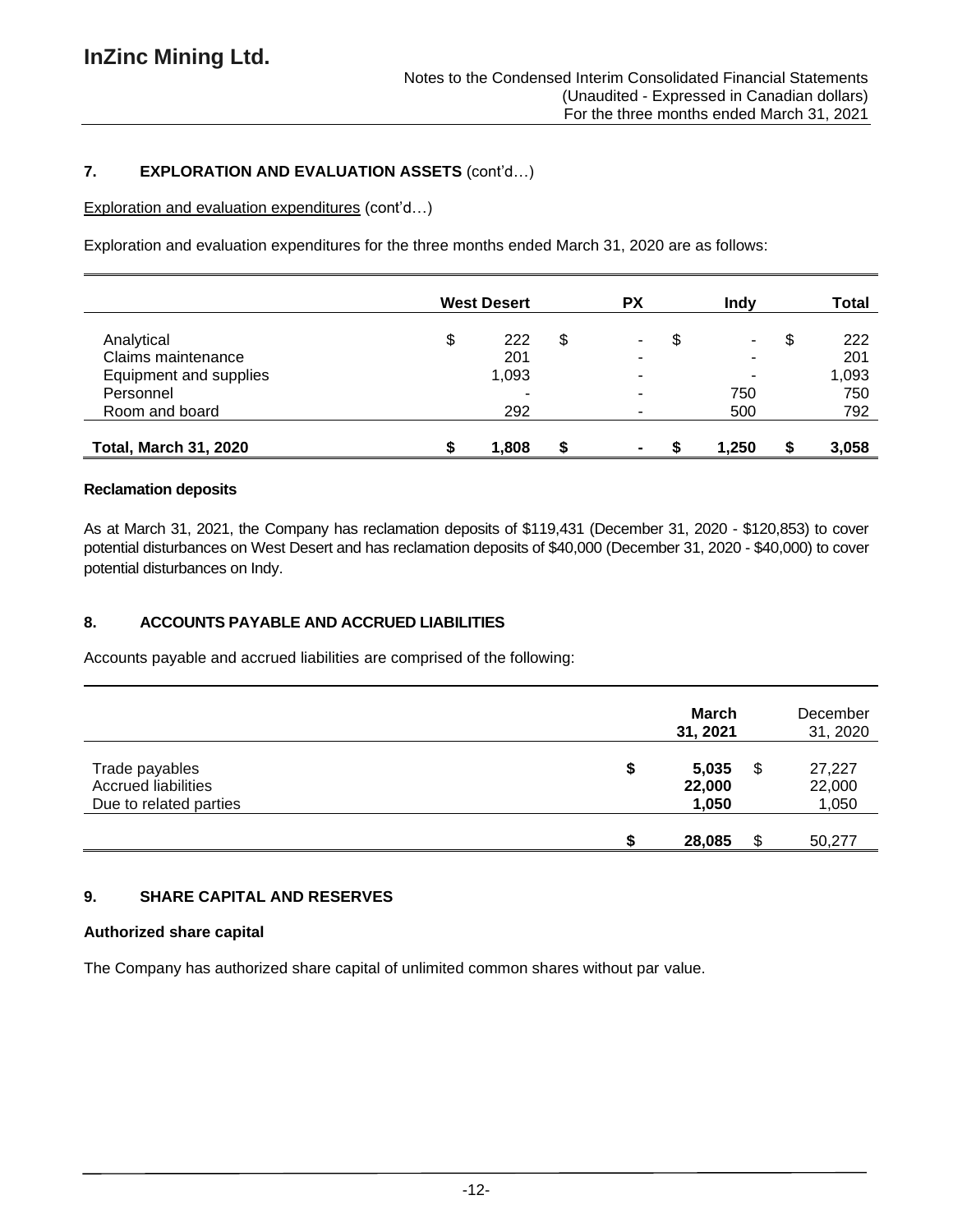## **9. SHARE CAPITAL AND RESERVES** (cont'd…)

### **Issued share capital**

During the three months ended March 31, 2021, the Company issued:

- i. 6,666,665 units at a price of \$0.03 per unit by way of a non-brokered private placement for total proceeds of \$200,000. Each unit was comprised of one common share and one-half of one share purchase warrant, which entitles the holder of each whole warrant to acquire an additional common share of the Company at a price of \$0.06 per common share, for a period of 24 months from the date of issue. The Company paid a total of \$1,750 in cash for fees; and
- ii. 400,000 common shares, valued at \$18,000, pursuant to the Indy option agreement (Note 7).

During the three months ended March 31, 2020, the Company issued:

i. 400,000 common shares, valued at \$8,000, pursuant to the Indy option agreement (Note 7).

## **Stock options**

The Company grants stock options to employees and consultants as compensation for services, pursuant to its incentive Share Option Plan (the "Plan"). Options issued must have an exercise price greater than or equal to the "Discounted Market Price" of the Company's stock on the grant date. Options have a maximum expiry period of up to five years from the grant date and vest at such time as may be determined by the Board of Directors at the date of the grant. Options granted to consultants performing investor relations activities shall vest in stages over a 12 month period with a maximum of one-quarter of the options vesting in any three month period. The number of options that may be issued under the Plan is limited to no more than 10% of the Company's issued and outstanding shares on the grant date.

During the three months ended March 31, 2021, the Company granted 100,000 (2020 - Nil) incentive stock options to a consultant, with various vesting provisions. During the three months ended March 31, 2021, the Company expensed \$587 (2020 - \$7,082), which was recorded in share-based compensation.

The weighted average fair value of stock options granted during the three months ended March 31, 2021 was \$0.026 (2020 - \$Nil) per option.

The fair value of stock options granted was estimated using the Black-Scholes option pricing model with weighted average assumptions as follows:

|                                                             | For the three<br>months ended<br>March 31, 2021 | For the three<br>months ended<br>March 31, 2020 |
|-------------------------------------------------------------|-------------------------------------------------|-------------------------------------------------|
| Risk-free interest rate<br>Expected option life (years)     | 0.23%<br>3.0                                    |                                                 |
| Expected stock price volatility<br>Expected forfeiture rate | 185%                                            |                                                 |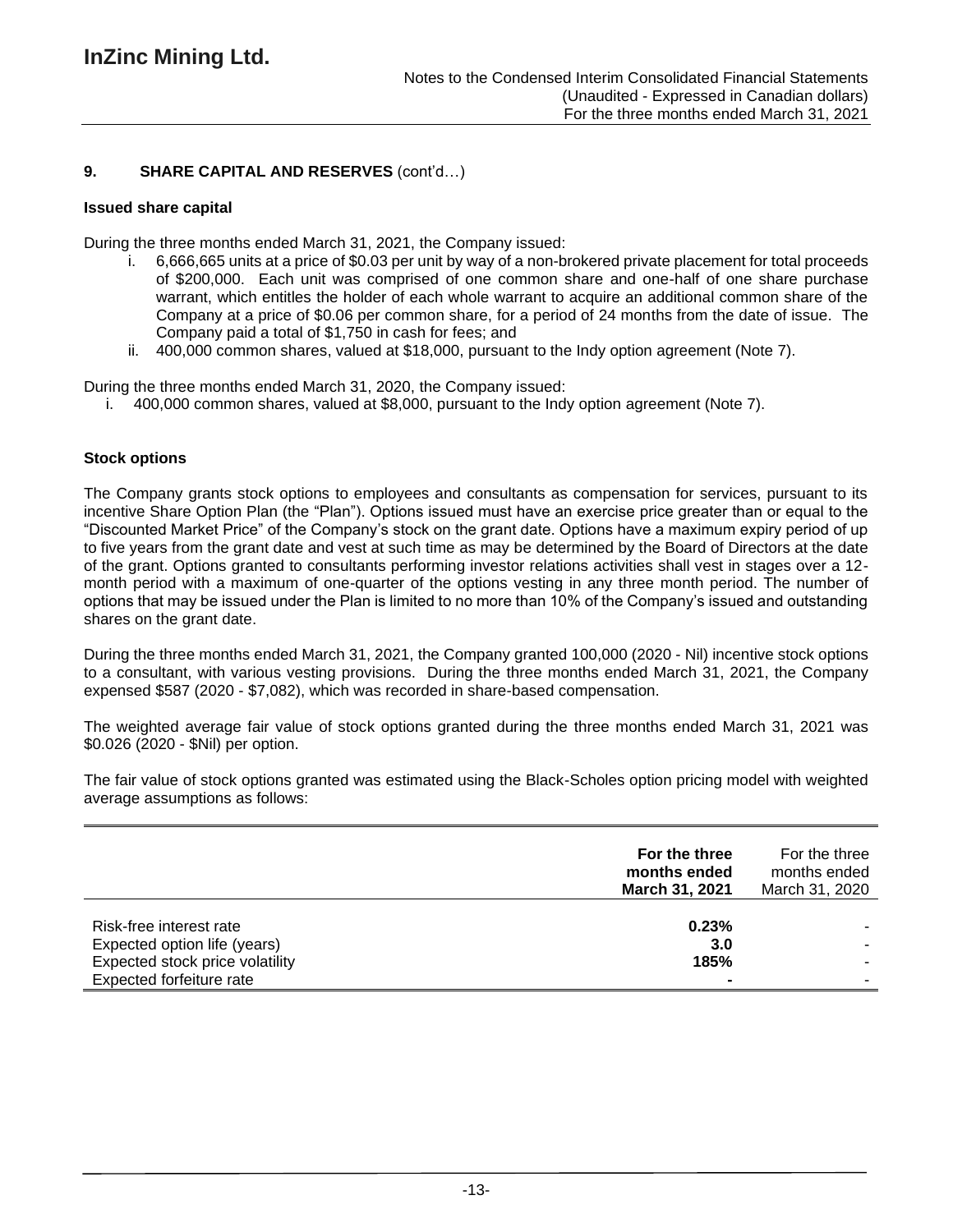# **9. SHARE CAPITAL AND RESERVES** (cont'd…)

## **Stock options** (cont'd…)

Option transactions are summarized as follows:

|                                                   | Number of<br>options              | Weighted<br>average<br>exercise price |
|---------------------------------------------------|-----------------------------------|---------------------------------------|
| Balance - December 31, 2019<br>Expired            | 9,480,000<br>(2,800,000)          | \$<br>0.10<br>0.13                    |
| Balance - December 31, 2020<br>Granted<br>Expired | 6,680,000<br>100,000<br>(200,000) | \$<br>0.09<br>0.05<br>0.22            |
| Balance - March 31, 2021                          | 6,580,000                         | \$<br>0.08                            |
| Exercisable - March 31, 2021                      | 6,480,000                         | \$<br>0.08                            |

Options outstanding as at March 31, 2021 are as follows:

| <b>Number of options</b>         |    | <b>Exercise price</b> | <b>Expiry date</b> | <b>Contractual life</b><br>remaining (years) |
|----------------------------------|----|-----------------------|--------------------|----------------------------------------------|
|                                  |    |                       |                    |                                              |
| 2,650,000                        | \$ | 0.09                  | May 31, 2021       | 0.17                                         |
| 500,000                          | \$ | 0.11                  | June 21, 2021      | 0.22                                         |
| 2,350,000                        | \$ | 0.05                  | May 30, 2022       | 1.16                                         |
| 980,000                          | \$ | 0.12                  | October 11, 2022   | 1.53                                         |
| 100,000                          | S. | 0.05                  | February 4, 2024   | 2.85                                         |
|                                  |    |                       |                    |                                              |
| 6,580,000                        |    |                       |                    | $0.77^{(1)}$                                 |
| $(4)$ $\cdots$ $\cdots$ $\cdots$ |    |                       |                    |                                              |

(1) weighted average

### **Warrants**

Warrant transactions are summarized as follows:

|                                                 | Number of<br>warrants  | Weighted<br>average<br>exercise price |
|-------------------------------------------------|------------------------|---------------------------------------|
| Balance - December 31, 2019 and 2020<br>Granted | 3,080,000<br>3,333,331 | S<br>0.09<br>0.06                     |
| Balance - March 31, 2021                        | 6,413,331              | 0.08<br>S                             |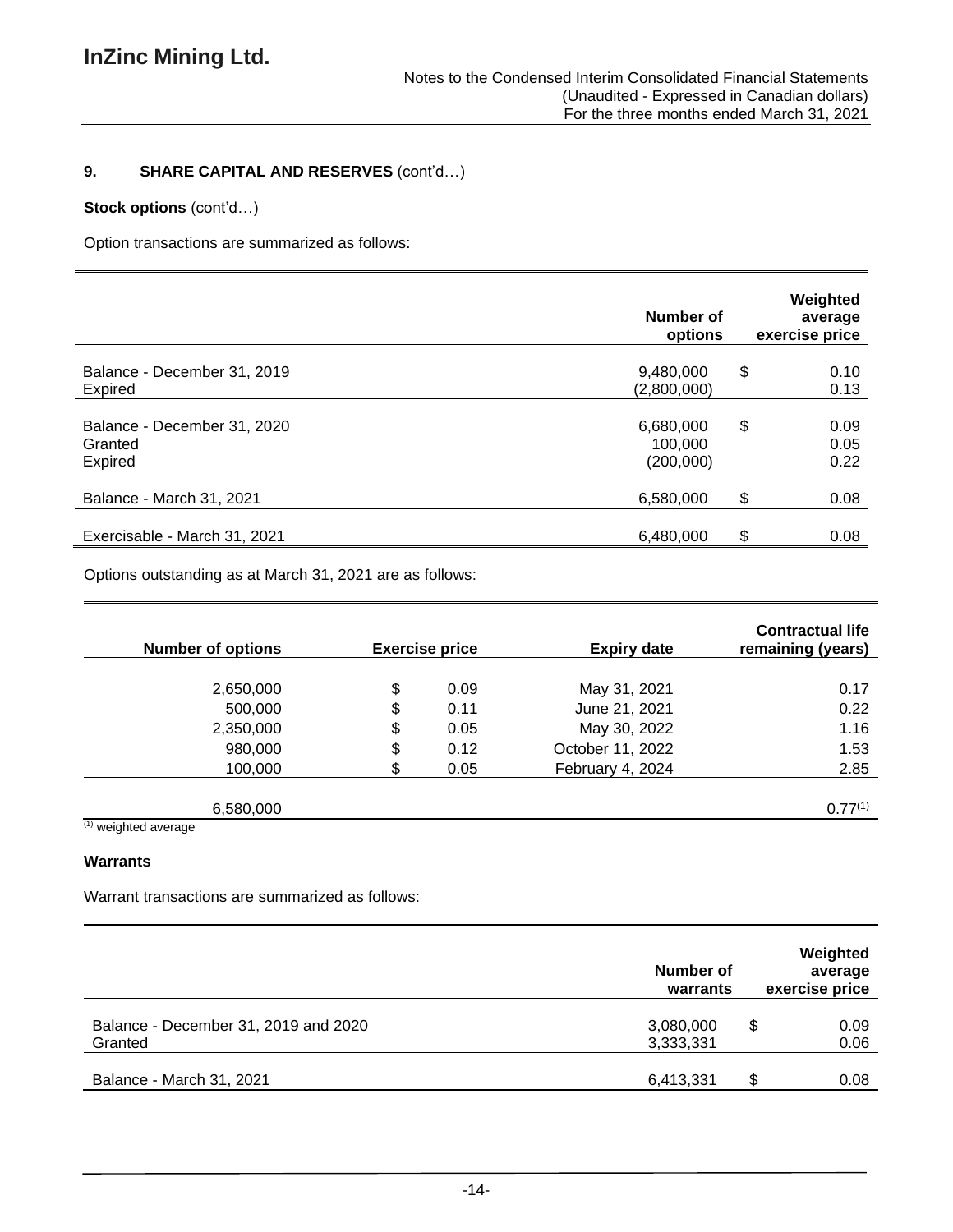### **9. SHARE CAPITAL AND RESERVES** (cont'd…)

#### **Warrants** (cont'd…)

Warrants outstanding as at March 31, 2021 are as follows:

| <b>Number of warrants</b> | <b>Exercise price</b> | <b>Expiry date</b> | <b>Contractual life</b><br>remaining (years) |
|---------------------------|-----------------------|--------------------|----------------------------------------------|
|                           |                       |                    |                                              |
| 2,750,000                 | \$<br>0.10            | May 29, 2021       | 0.16                                         |
| 330,000                   | \$<br>0.05            | May 29, 2021       | 0.16                                         |
| 3,333,331                 | \$<br>0.06            | February 18, 2023  | 1.89                                         |
|                           |                       |                    |                                              |
| 6,413,331                 |                       |                    | 1.06(1)                                      |

 $(1)$  weighted average

## **10. RELATED PARTY TRANSACTIONS**

The Company defines key management personnel as its directors and officers. The Company entered into the following transactions with key management personnel:

|                                               |   | For the three<br>months ended<br>March 31, 2021 | For the three<br>months ended<br>March 31, 2020 |                |
|-----------------------------------------------|---|-------------------------------------------------|-------------------------------------------------|----------------|
| Professional fees<br>Share-based compensation | S | 3,000                                           | \$                                              | 3,000<br>4,524 |
|                                               |   | 3,000                                           |                                                 | 7,524          |

As at March 31, 2021, included in accounts payable and accrued liabilities are amounts owing to related parties of \$1,050 (December 31, 2020 - \$1,050).

## **11. SUPPLEMENTAL DISCLOSURE WITH RESPECT TO CASH FLOWS**

For the three months ended March 31, 2021, the Company's significant non-cash transactions consisted of:

- i. shares issued for acquisition of exploration and evaluation assets of \$18,000;
- ii. change in fair market value of marketable securities of \$42; and
- iii. allocation of expired options from reserves to deficit of \$30,632.

For the three months ended March 31, 2020, the Company's significant non-cash transactions consisted of:

- i. shares issued for acquisition of exploration and evaluation assets of \$8,000; and
- ii. change in fair market value of marketable securities of \$146.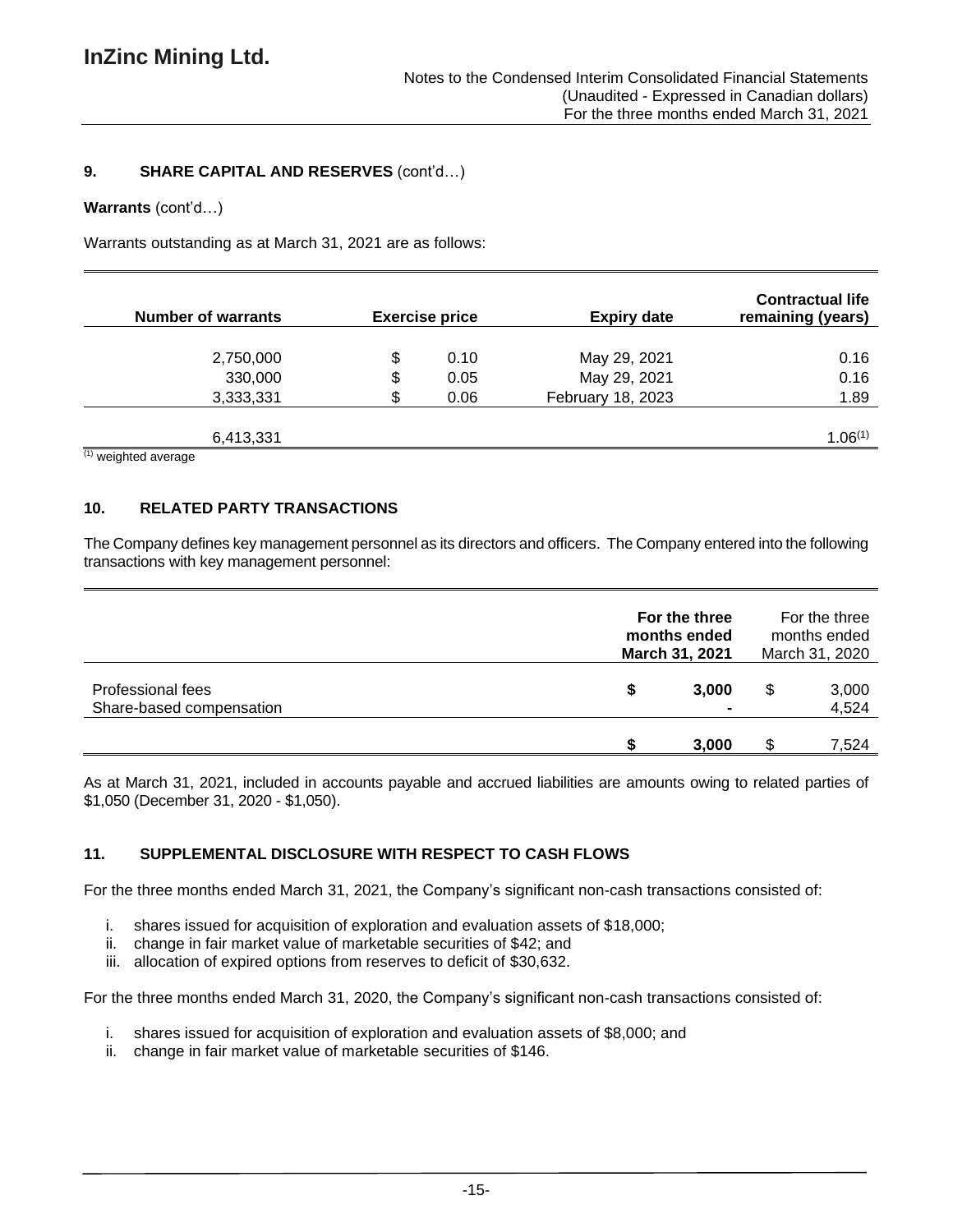## **12. SEGMENTED INFORMATION**

The Company operates in one industry segment being the acquisition and exploration of mineral exploration and evaluation assets. The total assets attributable to the geographical locations relate primarily to exploration and evaluation assets and are all located as follows:

| <b>March 31, 2021</b>                    |    | <b>United States</b> | Canada  | Total   |
|------------------------------------------|----|----------------------|---------|---------|
| Exploration and evaluation assets        | S  | 394.127              | 271.763 | 665,890 |
| December 31, 2020                        |    | <b>United States</b> | Canada  | Total   |
| <b>Exploration and evaluation assets</b> | £. | 394,127              | 218,763 | 612,890 |

### **13. FINANCIAL INSTRUMENTS AND RISK MANAGEMENT**

Financial instruments measured at fair value are classified into one of three levels in the fair value hierarchy according to the relative reliability of the inputs used to estimate the fair values. The three levels of the fair value hierarchy are:

- Level 1 Unadjusted quoted prices in active markets for identical assets or liabilities;
- Level 2 Inputs other than quoted prices that are observable for the asset or liability either directly or indirectly; and
- Level 3 Inputs that are not based on observable market data.

Marketable securities are measured at fair value using level 1 inputs. The fair value of cash, receivables, reclamation deposits, and accounts payable and accrued liabilities approximates their carrying values.

#### **Financial risk factors**

The Company is exposed to a variety of financial risks by virtue of its activities including credit, liquidity, interest rate, foreign currency, and price risk.

#### Credit risk

The Company is exposed to industry credit risks arising from its cash holdings and receivables. The Company manages credit risk by placing cash with major Canadian financial institutions. The Company's receivables are due from the Federal Government of Canada. Management believes that credit risk related to these amounts is nominal.

#### Liquidity risk

Liquidity risk is the risk that the Company will not have sufficient funds to meet its financial obligations when they are due. To manage liquidity risk, the Company reviews additional sources of capital and financing to continue its operations and discharge its commitments as they become due.

#### Interest rate risk

Interest rate risk is the risk that the fair value of future cash flows of a financial instrument will fluctuate because of changes in market interest rates. The Company is not exposed to interest rate risk as it does not have any significant financial instruments with interest rates, with the exception of cash. Interest earned on cash is based on prevailing bank account interest rates, which may fluctuate. A 1% change in interest rates would result in a nominal difference for the three months ended March 31, 2021.